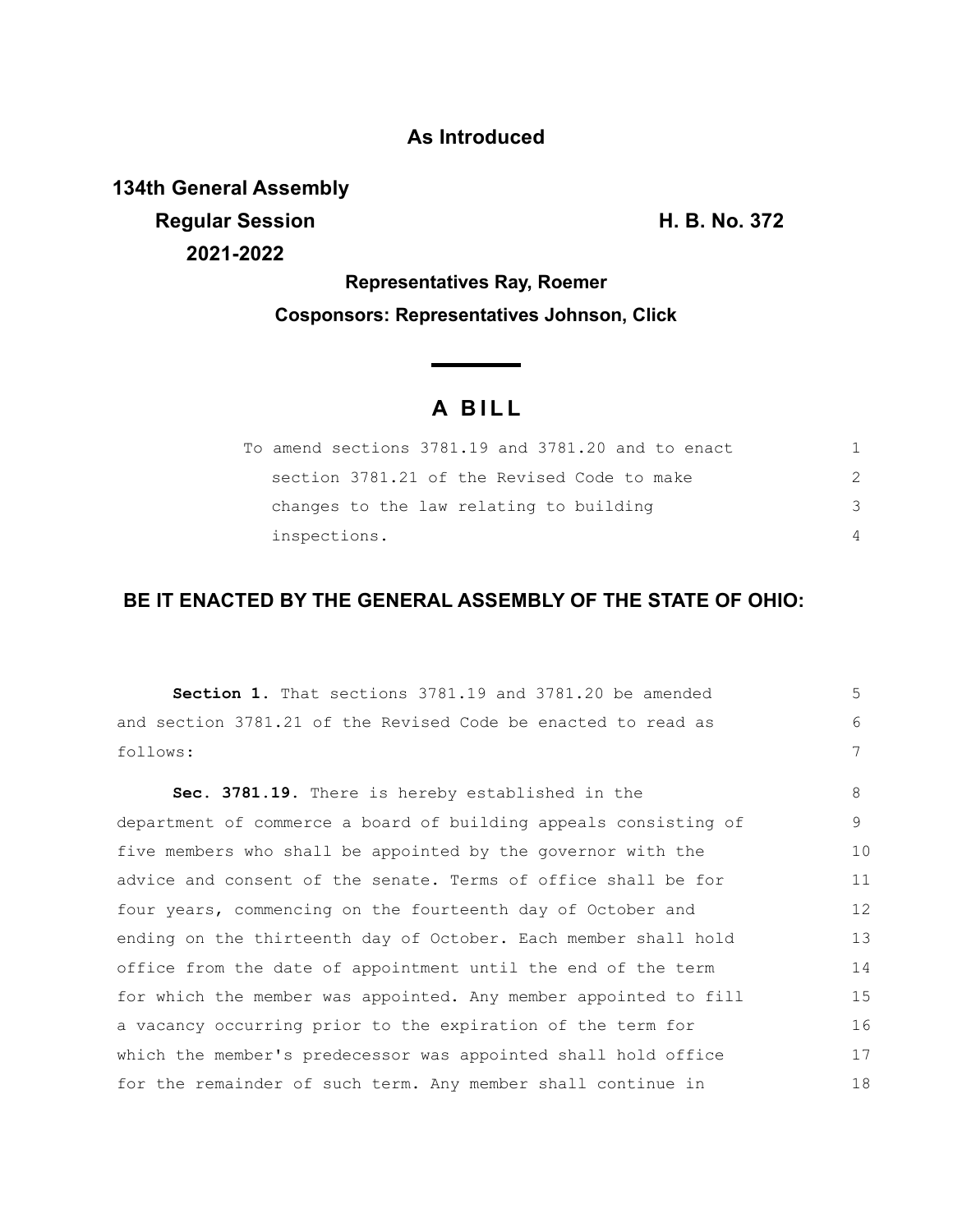#### **H. B. No. 372** Page 2 **As Introduced**

office subsequent to the expiration date of the member's term until a successor takes office, or until a period of sixty days has elapsed, whichever occurs first. One member shall be an attorney-at-law, admitted to the bar of this state and of the remaining members, one shall be a registered architect and one shall be a professional engineer, each of whom shall be duly licensed to practice their respective professions in this state, one shall be a fire prevention officer qualified under section 3737.66 of the Revised Code, and one shall be a person with recognized ability in the plumbing or pipefitting profession. No member of the board of building standards shall be a member of the board of building appeals. Each member shall be paid an amount fixed pursuant to Chapter 124. of the Revised Code per diem. The department shall provide and assign to the board such employees as are required by the board to perform its functions. The board may adopt its own rules of procedure not inconsistent with sections 3781.06 to 3781.18 and 3791.04 of the Revised Code, and may change them in its discretion. The board may establish reasonable fees, based on actual costs for administration of filing and processing, not to exceed two hundred dollars, for the costs of filing and processing appeals. The board shall charge a five hundred dollar fee for any expedited appeal subject to section 3781.21 of the Revised Code. A full and complete record of all proceedings of the board shall be kept and be open to public inspection. 19 20 21 22 23 24 25 26 27 28 29 30 31 32 33 34 35 36 37 38 39 40 41 42 43

In the enforcement by any department of the state or any political subdivision of this chapter and Chapter 3791., and sections 3737.41, 3737.42, 4104.02, 4104.06, 4104.43, 4104.44, 4104.45, 4105.011, and 4105.11 of the Revised Code and any rule made thereunder, such department is the agency referred to in sections 119.07, 119.08, and 119.10 of the Revised Code. 44 45 46 47 48 49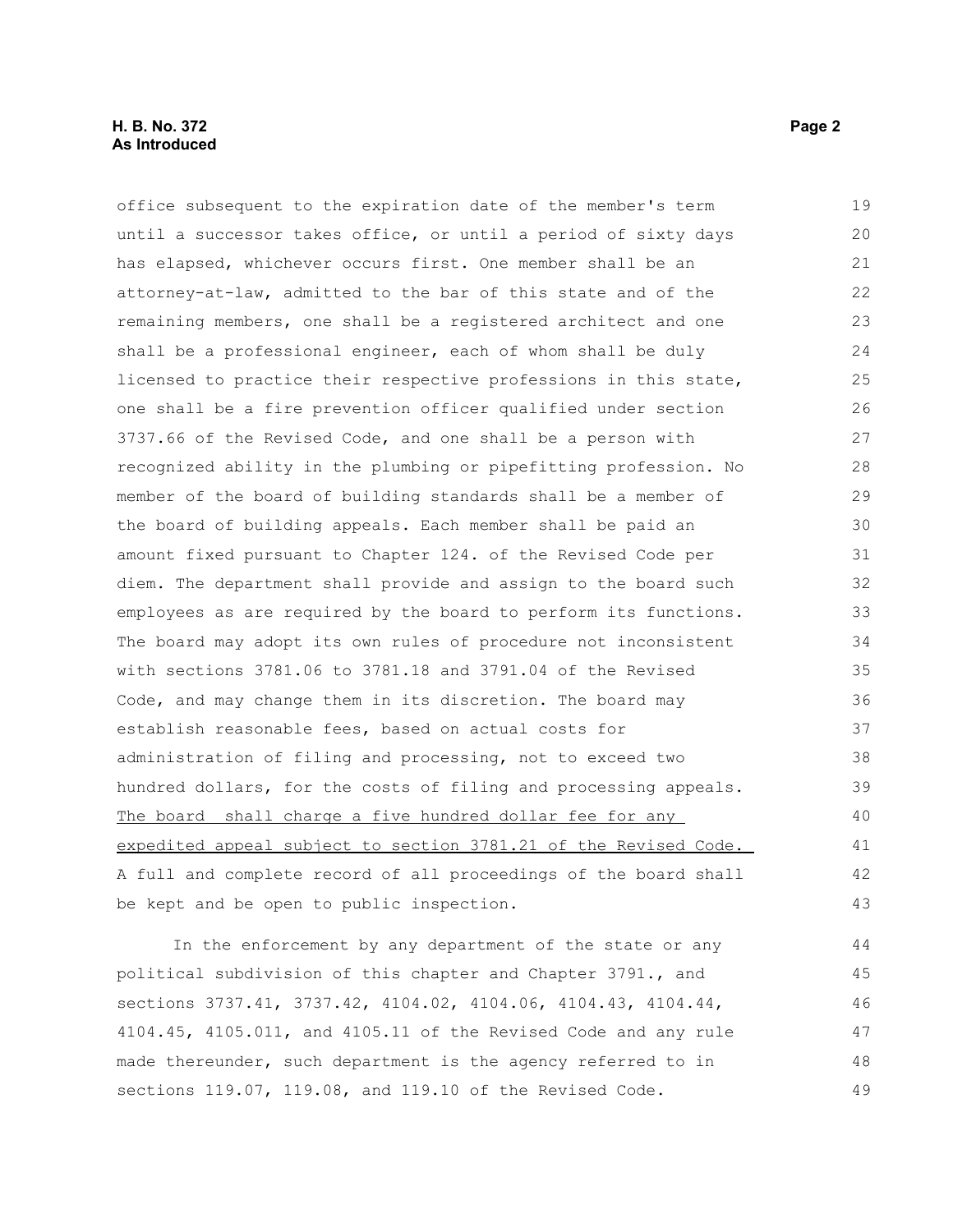#### **H. B. No. 372** Page 3 **As Introduced**

The appropriate municipal or county board of appeals, where one exists, certified pursuant to section 3781.20 of the Revised Code shall conduct the adjudication hearing referred to in sections 119.09 to 119.13 and required by section 3781.031 of the Revised Code. If there is no certified municipal or county board of appeals, the board of building appeals shall conduct the adjudication hearing. If the adjudication hearing concerns section 3781.111 of the Revised Code or any rule made thereunder, reasonable notice of the time, date, place, and subject of the hearing shall be given to any local corporation, association, or other organization composed of or representing handicapped persons, as defined in section 3781.111 of the Revised Code, or if there is no local organization, then to any statewide corporation, association, or other organization composed of or representing handicapped persons. 50 51 52 53 54 55 56 57 58 59 60 61 62 63 64

In addition to the provisions of Chapter 119. of the Revised Code, the municipal, county, or state board of building appeals, as the agency conducting the adjudication hearing, may reverse or modify the order of the enforcing agency if it finds that the order is contrary to this chapter and Chapters 3791. and 4104., and sections 3737.41, 3737.42, 4105.011, and 4105.11 of the Revised Code and any rule made thereunder or to a fair interpretation or application of such laws or any rule made thereunder, or that a variance from the provisions of such laws or any rule made thereunder, in the specific case, will not be contrary to the public interest where a literal enforcement of such provisions will result in unnecessary hardship.

The Except for expedited proceedings pursuant to section 3781.21 of the Revised Code, the state board of building appeals or a certified municipal or county board of appeals shall render its decision within thirty days after the date of the 77 78 79 80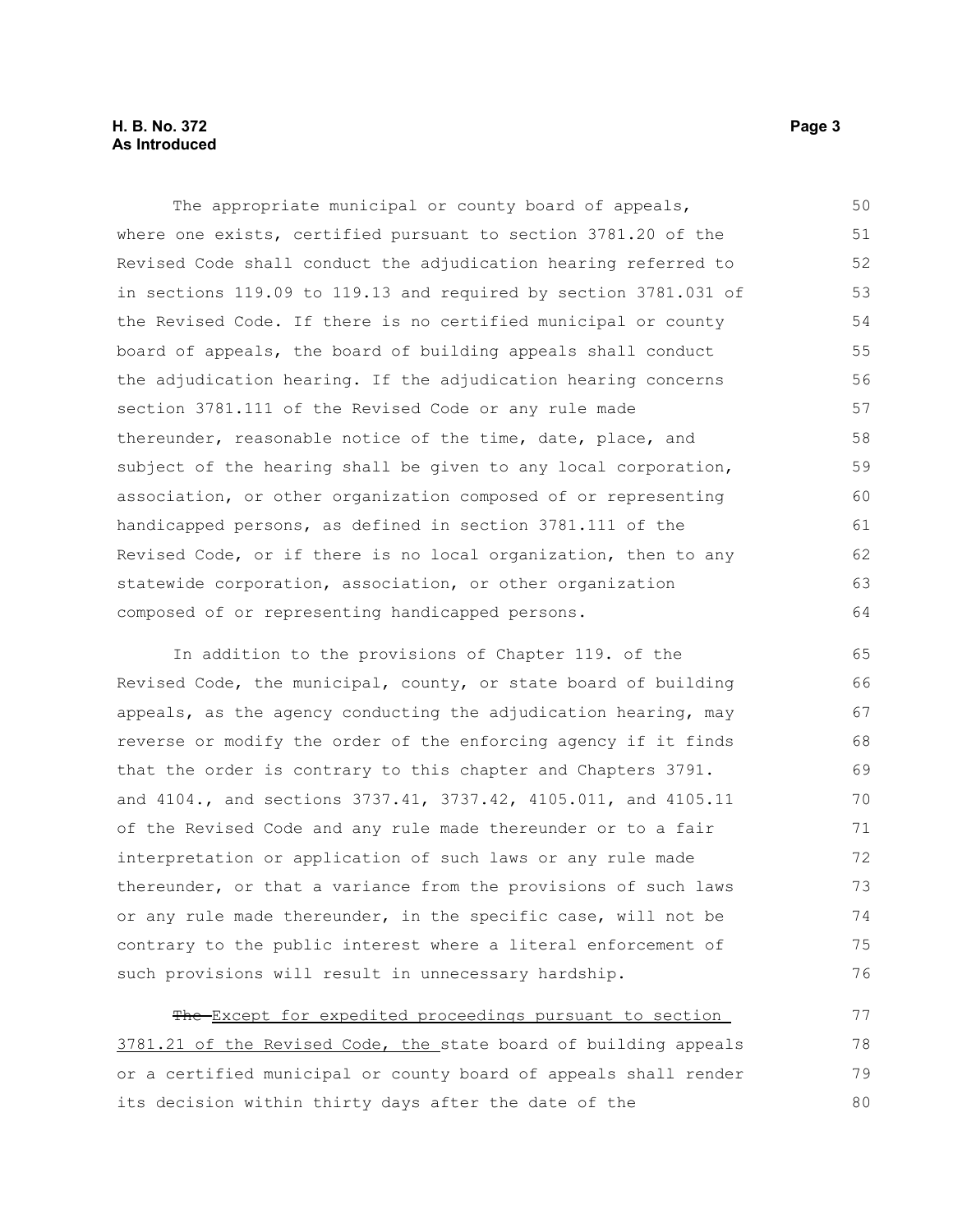#### **H. B. No. 372** Page 4 **As Introduced**

adjudication hearing. Following the adjudication hearing, any municipal or county officer, official municipal or county board, or person who was a party to the hearing before the municipal or county board of appeals may apply to the state board of appeals for a de novo hearing before the state board, or may appeal directly to the court of common pleas pursuant to section 3781.031 of the Revised Code. 81 82 83 84 85 86 87

In addition, any local corporation, association, or other organization composed of or representing handicapped persons as defined in section 3781.111 of the Revised Code, or, if no local corporation, association, or organization exists, then any statewide corporation, association, or other organization composed of or representing handicapped persons may apply for the de novo hearing or appeal to the court of common pleas from any decision of a certified municipal or county board of appeals interpreting, applying, or granting a variance from section 3781.111 of the Revised Code and any rule made thereunder. Application for a de novo hearing before the state board shall be made no later than thirty days after the municipal or county board renders its decision. 88 89 90 91 92 93 94 95 96 97 98 99 100

The state board of building appeals or the appropriate certified local board of building appeals shall grant variances and exemptions from the requirements of section 3781.108 of the Revised Code in accordance with rules adopted by the board of building standards pursuant to division (K) of section 3781.10 of the Revised Code.

The state board of building appeals or the appropriate certified local board of building appeals shall, in granting a variance or exemption from section 3781.108 of the Revised Code, in addition to any other considerations the state or the 107 108 109 110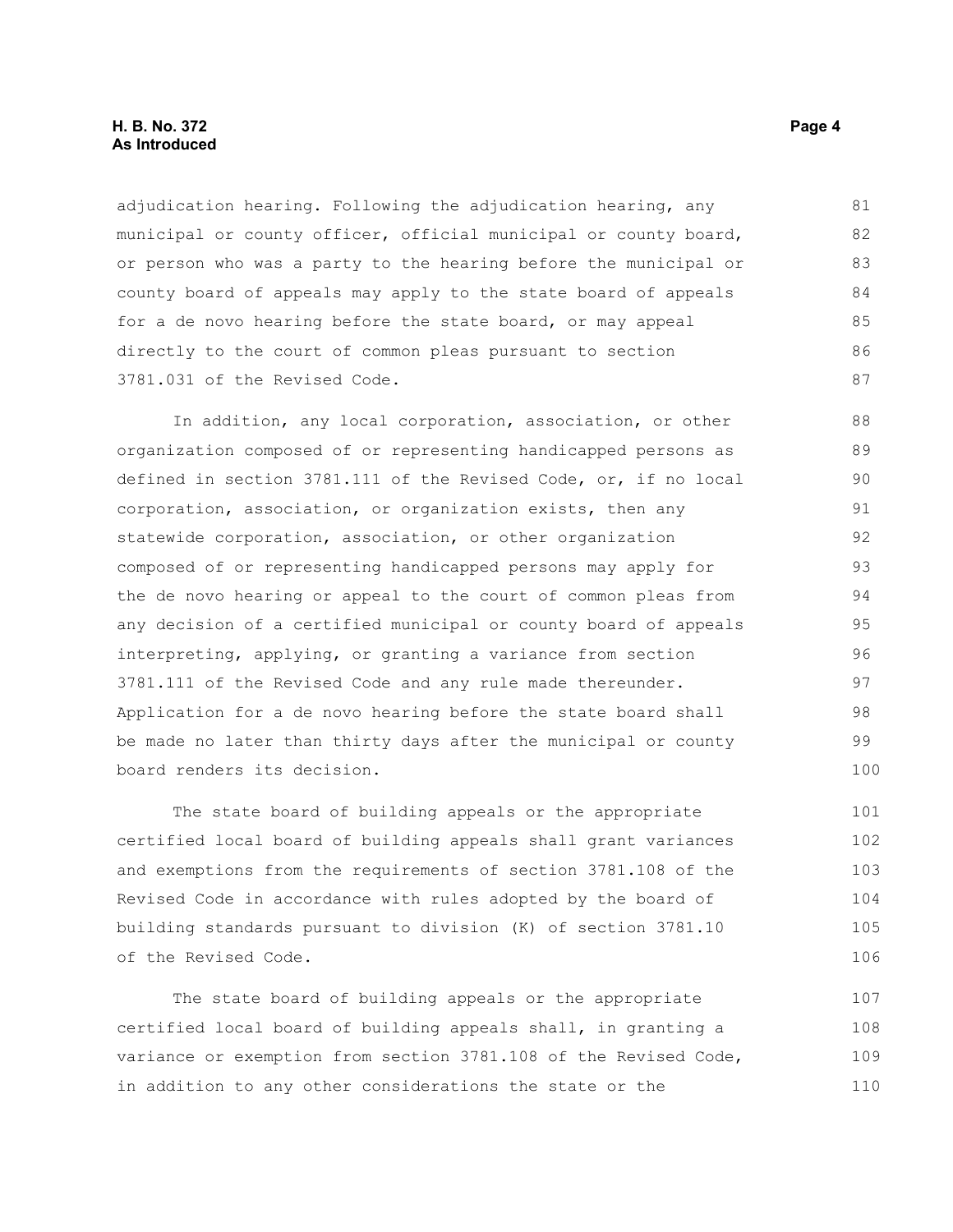#### **H. B. No. 372** Page 5 **As Introduced**

appropriate local board determines appropriate, consider the architectural and historical significance of the building. 111 112

**Sec. 3781.20.** (A) The board of building standards may certify municipal and county boards of building appeals to hear and decide appeals from adjudication orders pertaining to the enforcement of this chapter and Chapter 3791. of the Revised Code and any rules adopted pursuant thereto. Any board of appeals that has been certified by the board of building standards may contract with any municipal corporation or county certified to enforce this chapter and Chapter 3791. of the Revised Code to provide for appeals from adjudication orders arising from the certified municipal corporation or county. 113 114 115 116 117 118 119 120 121 122

(B) A certified local board of building appeals has exclusive jurisdiction to hear and decide all adjudication hearings arising from rulings of the local chief enforcement official concerning the provisions of this chapter and Chapter 3791. of the Revised Code and any rules adopted pursuant thereto. The local board may establish reasonable fees, based on actual costs for administration of filing and processing, not to exceed one hundred dollars, for the costs of filing and processing appeals-and. The board shall charge a fee of five hundred dollars for expedited proceeding subject to section 3781.21 of the Revised Code. The board shall keep a full and complete record of all of its proceedings, and these records shall be open to public inspection. 123 124 125 126 127 128 129 130 131 132 133 134 135

(C) The local board of building appeals shall consist of five members, except that a municipal board may consist of more than five members if so provided by the charter of the municipal corporation, or any amendment to the charter, adopted prior to October 13, 1983. One member shall be an attorney at law 136 137 138 139 140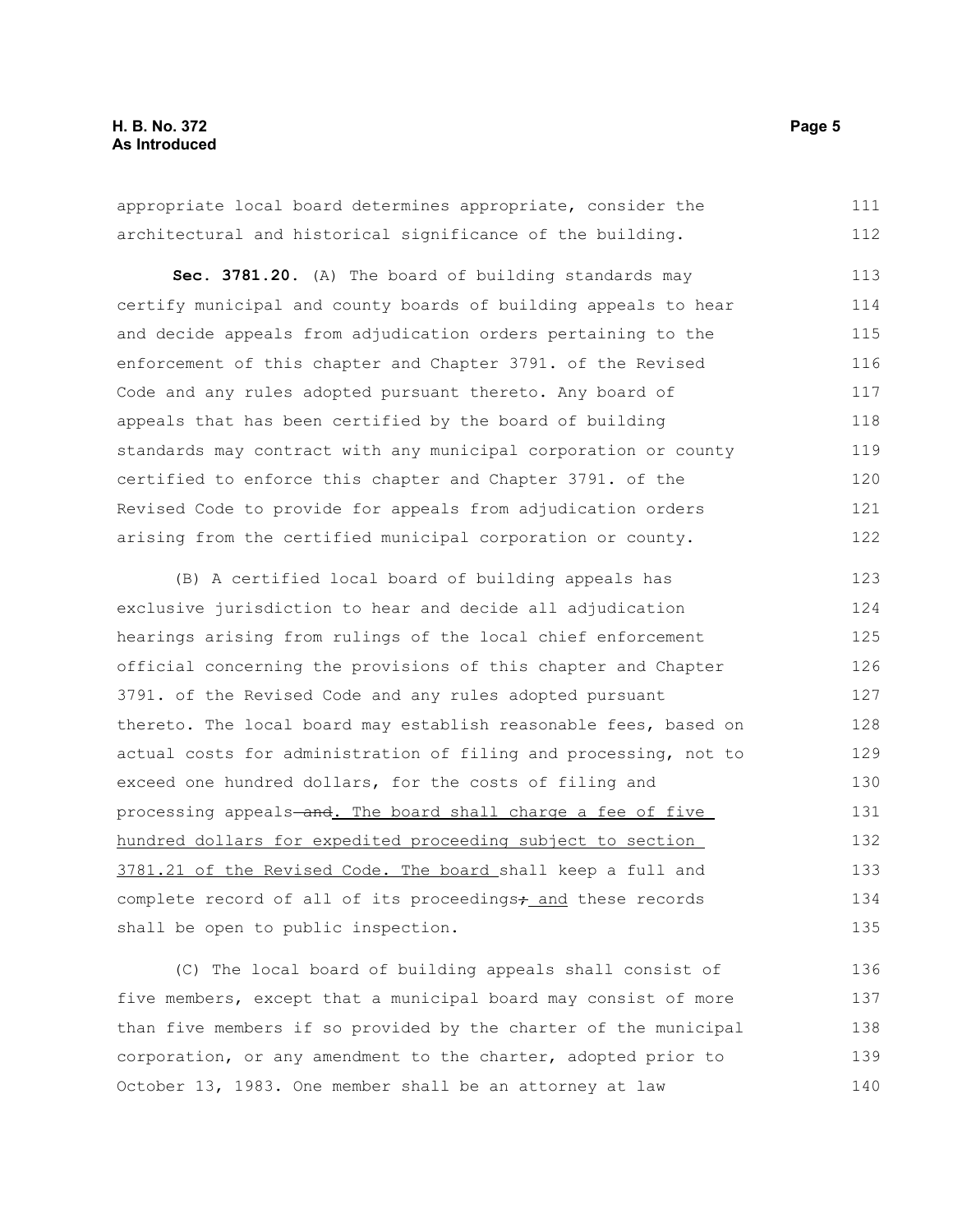#### **H. B. No. 372** Page 6 **As Introduced**

admitted to the bar of this state, one shall be a registered architect, one shall be a registered professional engineer, specializing in structural engineering, and one shall be a registered professional engineer specializing in mechanical engineering, except that a municipal board need not have an attorney as a member if no attorney member is required by the charter of the municipal corporation, or any amendment to the charter, adopted prior to October 13, 1983. Each of these four members shall be licensed to practice his profession in this state, and shall be a person of recognized ability and broad training who is experienced in problems and practice incidental to the construction and equipment of buildings and structures. One member shall be a representative of organized labor who is knowledgeable as to the construction and equipment of buildings and structures. 141 142 143 144 145 146 147 148 149 150 151 152 153 154 155

Members shall be appointed for five-year terms, except that original appointments shall be for terms of one, two, three, four, and five years. Each member shall hold office from the date of appointment until the end of the term for which he is appointed. Any member appointed to fill a vacancy occurring before the expiration of the term for which his predecessor was appointed shall hold office for the remainder of that term. Any member shall continue in office subsequent to the expiration date of his term until his successor takes office or until sixty days have elapsed, whichever occurs first. 156 157 158 159 160 161 162 163 164 165

(D) Certification shall be upon application by the county or municipal corporation to the board of building standards. The application shall set forth both of the following:

(1) The resolution, ordinance, or charter provision establishing the local board of appeals and making or providing 169 170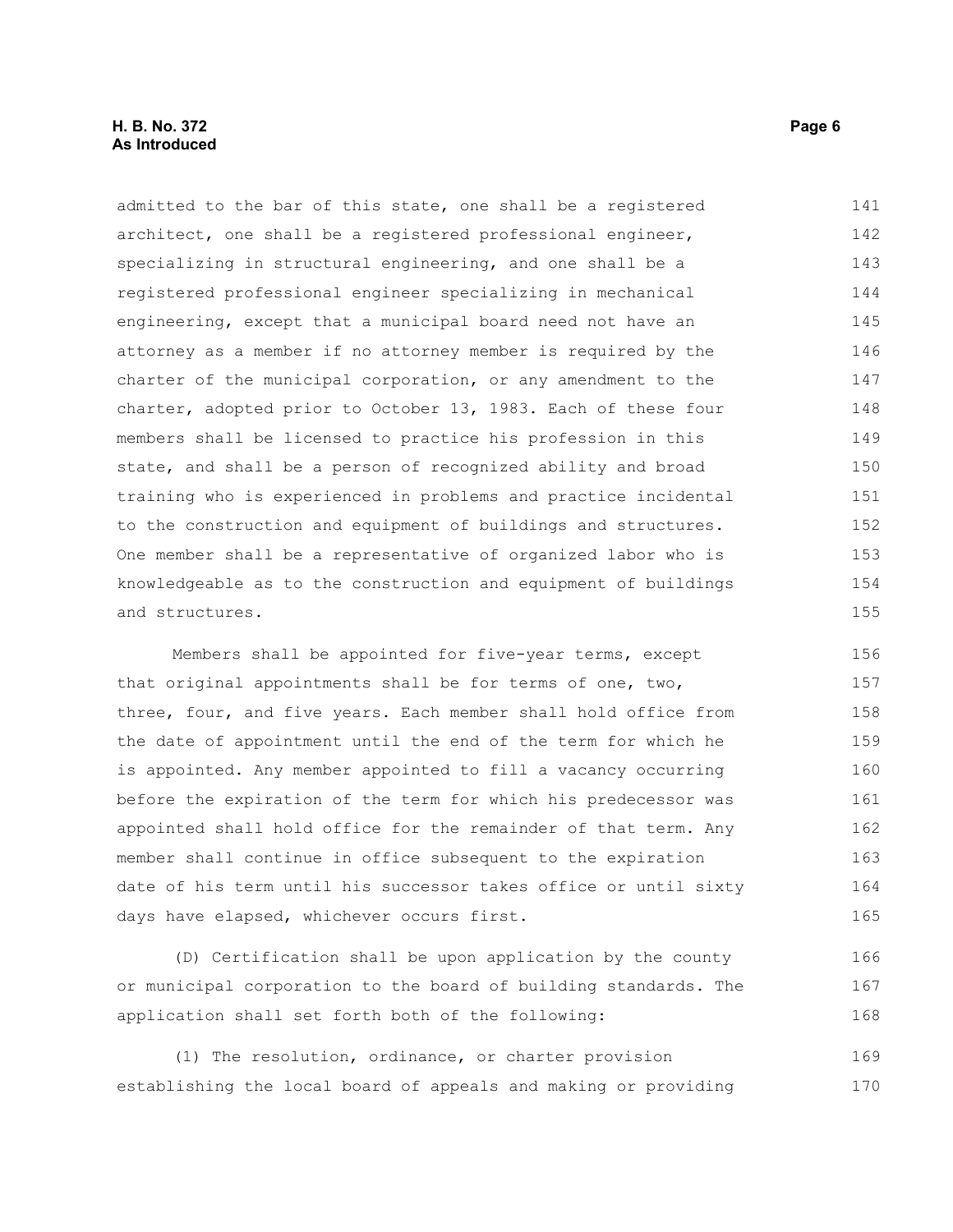| for the making of appointments to the board;                     | 171 |
|------------------------------------------------------------------|-----|
| (2) The dates of appointments, terms of the board members,       | 172 |
| and professional requirements and experience necessary for       | 173 |
| membership.                                                      |     |
| (E) Upon reviewing the application, the board of building        | 175 |
| standards shall certify the local board if it finds all of the   | 176 |
| following:                                                       | 177 |
| (1) The applicant political subdivision has a building           | 178 |
| department that is certified pursuant to section 3781.10 of the  | 179 |
| Revised Code and such certification is not through a contract    |     |
| with another political subdivision;                              | 181 |
| (2) The local board is established pursuant to local             | 182 |
| resolution, ordinance, or municipal charter;                     |     |
| (3) The local board's membership meets the requirements of       | 184 |
| this section.                                                    | 185 |
| The board of building standards shall certify county and         | 186 |
| municipal boards of building appeals in accordance with Chapter  | 187 |
| 119. of the Revised Code and shall schedule a hearing on an      | 188 |
| application within sixty days after receiving the application.   | 189 |
| A certification may be revoked on petition to the board of       | 190 |
| building standards by any person affected by the local board of  | 191 |
| building appeals, or by the board of building standards on its   | 192 |
| own motion. Hearings shall be held and appeals permitted, on any | 193 |
| proceedings for revocation of certification, in accordance with  | 194 |
| Chapter 119. of the Revised Code.                                | 195 |
| (F) Local boards of appeals certified pursuant to this           | 196 |
| section have the same powers to reverse or modify orders of the  | 197 |

local enforcement official and to grant variances as are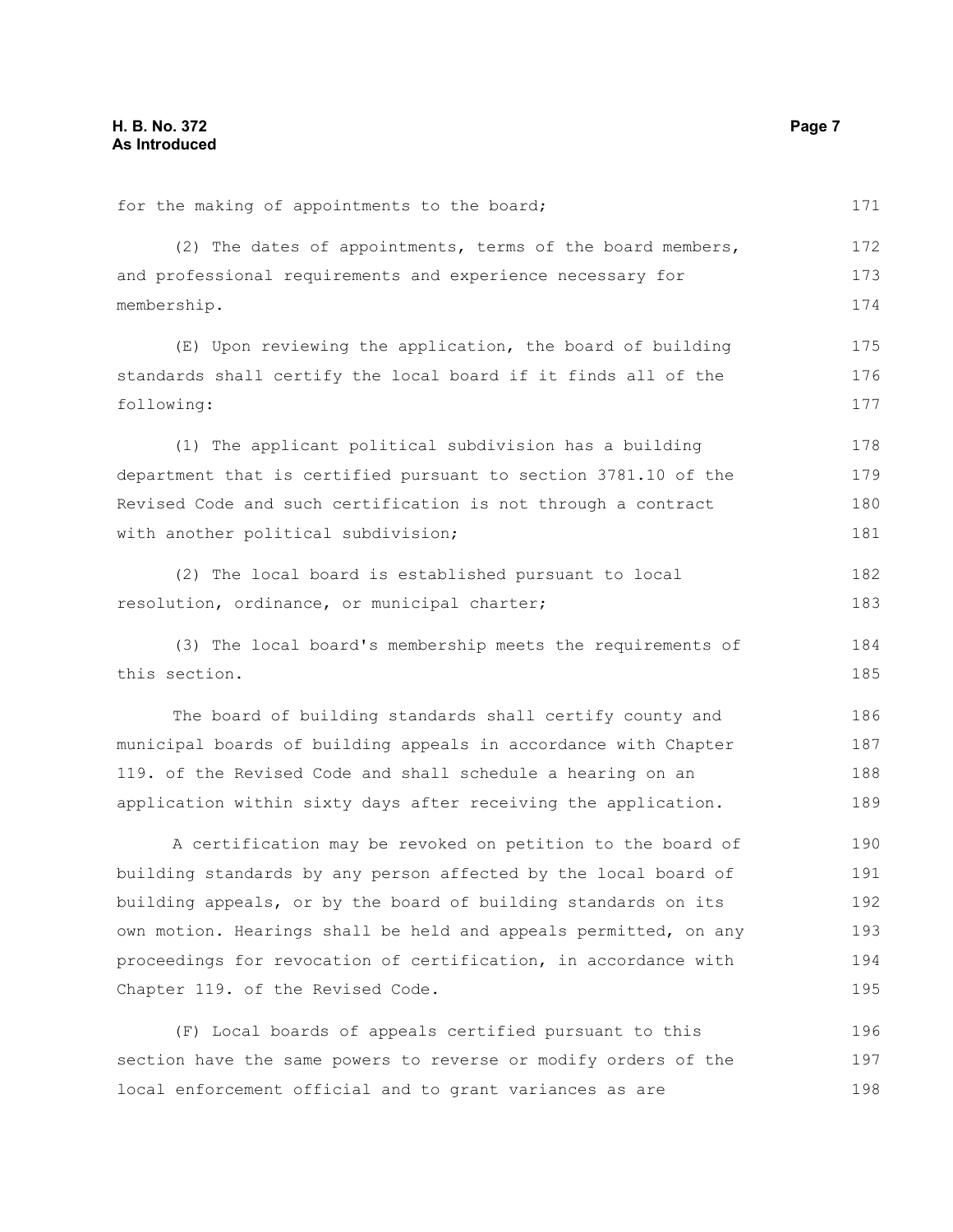#### **H. B. No. 372 Page 8 As Introduced**

continuance being issued.

conferred on the board of building appeals by section 3781.19 of the Revised Code including variances and exemptions from the requirements of section 3781.108 of the Revised Code. Nothing in this section shall be construed to grant to a municipal or county board of building appeals any authority to prohibit the use of materials or assemblages that have been licensed for statewide use pursuant to section 3781.12 of the Revised Code. Sec. 3781.21. (A)(1) Any appeal of an order requested under section 3781.19 or 3781.20 of the Revised Code may be requested to be expedited. If the expedited appeal is requested, the state board of building appeals or a certified municipal or county board of appeals shall do both of the following: (a) Commence the appeal within twenty-four hours after the request was made, excluding Saturdays, Sundays, and legal holidays as defined in section 1.14 of the Revised Code; (b) Hold a hearing within seventy-two hours after the request was made, excluding Saturdays, Sundays, and legal holidays as defined in section 1.14 of the Revised Code. (2)(a) If a person requests an appeal of an order pursuant to section 3781.19 or 3781.20 of the Revised Code and the person did not request the appeal to be expedited under division  $(A)$   $(1)$ of this section, the person may request the remainder of the appeal proceeding be expedited if, during the course of the appeal, the board issues a continuance of the hearing, such that no decision is made and additional evidence is requested in order to continue the proceeding. A person may request that any follow-up hearing be expedited and held within three days of the 199 200 201 202 203 204 205 206 207 208 209 210 211 212 213 214 215 216 217 218 219 220 221 222 223 224 225 226